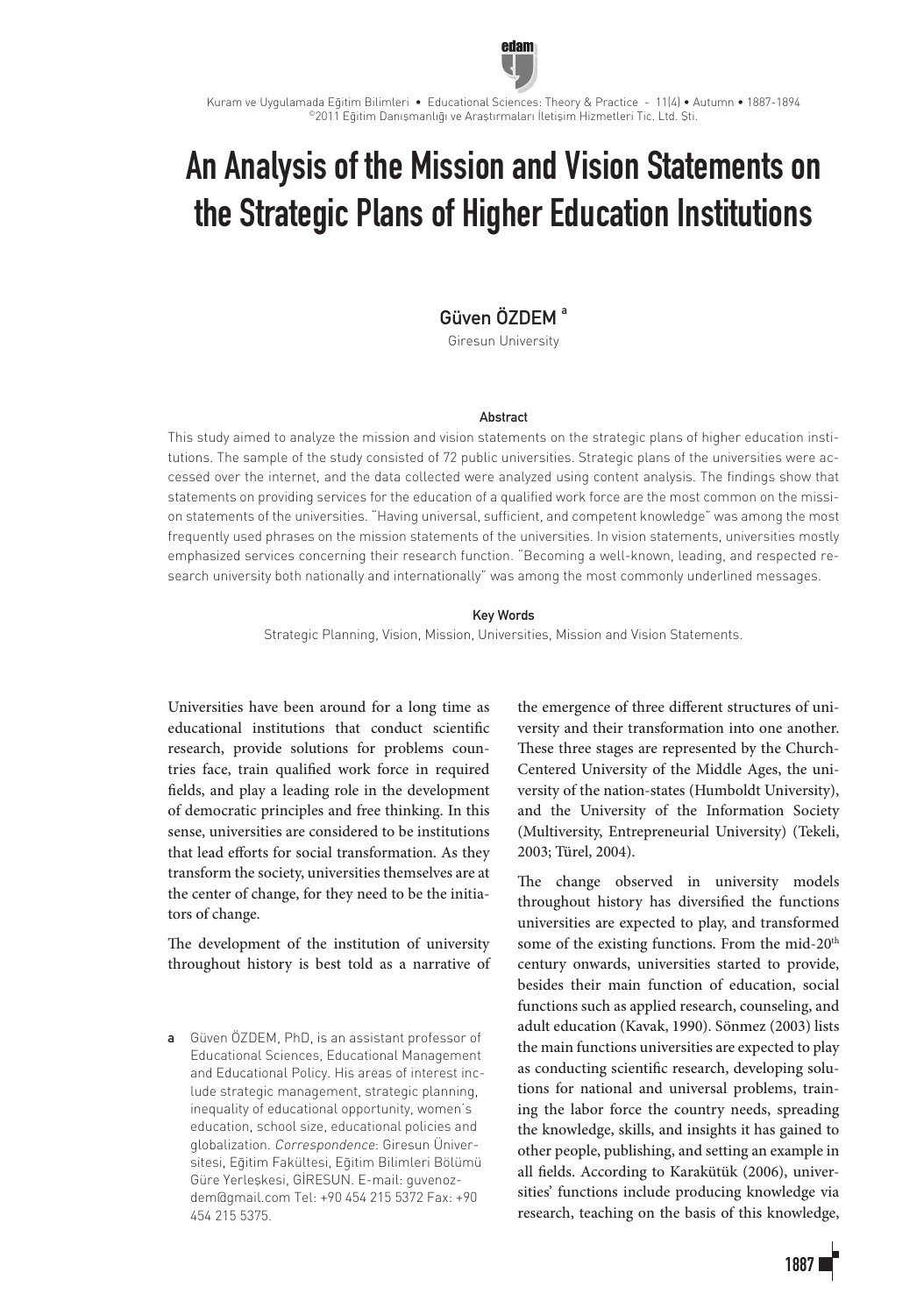publishing to spread the knowledge, training a highly qualified work force for the development of the society, contributing to the creation of education policies, being a center of criticism, providing counseling to various institutions, and serving the society. Gasset (1998) emphasizes the somewhat latent cultural function of the universities besides scientific research and professional education.

Universities' contemporary functions can be classified under the four categories of education, basic scientific research, community service, and training a qualified work force (Gürüz, Şuhubi, Şengör, Türker, & Yurtsever, 1994). Universities can also be classified on the basis of the functions they provide, as "research universities" and "mass education universities" (Gürüz et al., 1994).

An examination of the literature shows that functions universities are expected to provide the education of a qualified work force that a country needs, provision of education-training services, design, production and dissemination of basic scientific research, and providing community services. Functions of universities expected to provide are subject to change together with the expectations of various social groups from higher education. Concepts that are prominent in this process of change and transformation include globalization, privatization, university autonomy, accountability, quality assurance, accreditation, and management/governance (Yüksek Öğretim Kurumu [YÖK], 2007).

International organizations such as the European Union, United Nations, OECD and World Bank conduct studies on change in higher education and related concepts. As a result of their efforts, "quality assurance principles and standards" started to be applied in higher education, and each country started to evaluate its own higher education system. Paralleling these developments, Turkish higher education institutions also make an effort to create quality standards and to achieve international compliance.

Management of universities in the manner businesses are managed resulted in the utilization of business instruments such as strategic planning and total quality management in many public universities. As a result of these developments, strategic planning, which is a part of "strategic management" approach, came to be commonly used in Turkish universities. Many private sector organizations engage in strategic planning, and its implementation in the public sector was recommended in World Bank's Public Expenditure and Institutional Review (PEIR-2001).

Strategic management is a management technique that helps all organizations active in the private sector, public sector, and the third sector set future goals and objectives and it identifies the actions required to reach these goals. (Aktan, 2003). Balcı (1995) defines strategic management as the development and application of the total strategy of the organization as a whole, by the stakeholders in line with current and future needs of the organization.

The concept of strategic planning, on the other hand, is defined as an instrument that allows making long-term plans in consideration of the risks and opportunities faced by the organization, and improving efficiency by acting in line with these plans (Yüksel, 2002). According to Erdoğan (2002), strategic planning is a process that starts with identifying the current situation of the organization by taking external factors into consideration, and proceeds with setting the strategies to take the organization into the future, implementing these strategies, and finally evaluating performance

Strategic planning requires the identification of the aims and objectives of an organization, and the methods to reach these aims and objectives. It has a long-term and future-oriented approach. It guides the efforts for the preparation of organizational budget in line with the aims and objectives set forth in the strategic plan, identifying priorities in resource allocation, and strengthening accountability (Devlet Planlama Teşkilatı [DPT], 2006).

Strategic planning consists of the four components of vision, mission, strategy, and action (Aktan, 2003). One of the most important steps in strategic planning is the formulation of mission and vision statements. The success of strategic planning depends on the correct identification and formulation of vision and mission statements. Mission and vision statements also contribute to the institutional identity of an organization (DPT, 2006).

Strategic management and strategic planning aim to create a permanent loyalty to the mission and vision of the organization, and to nurture a culture that defines and supports mission and vision statements (Durna & Eren, 2002). Mission and vision statements guide all activities of organizations and businesses. Thus, these decisions need to be made after careful consideration so that they can contribute to the planning and implementation of other activities of the organization (Akgemci, 2007).

The function of mission statements is to guide the whole process of strategic planning. Mission states what the organization wants to be and whom it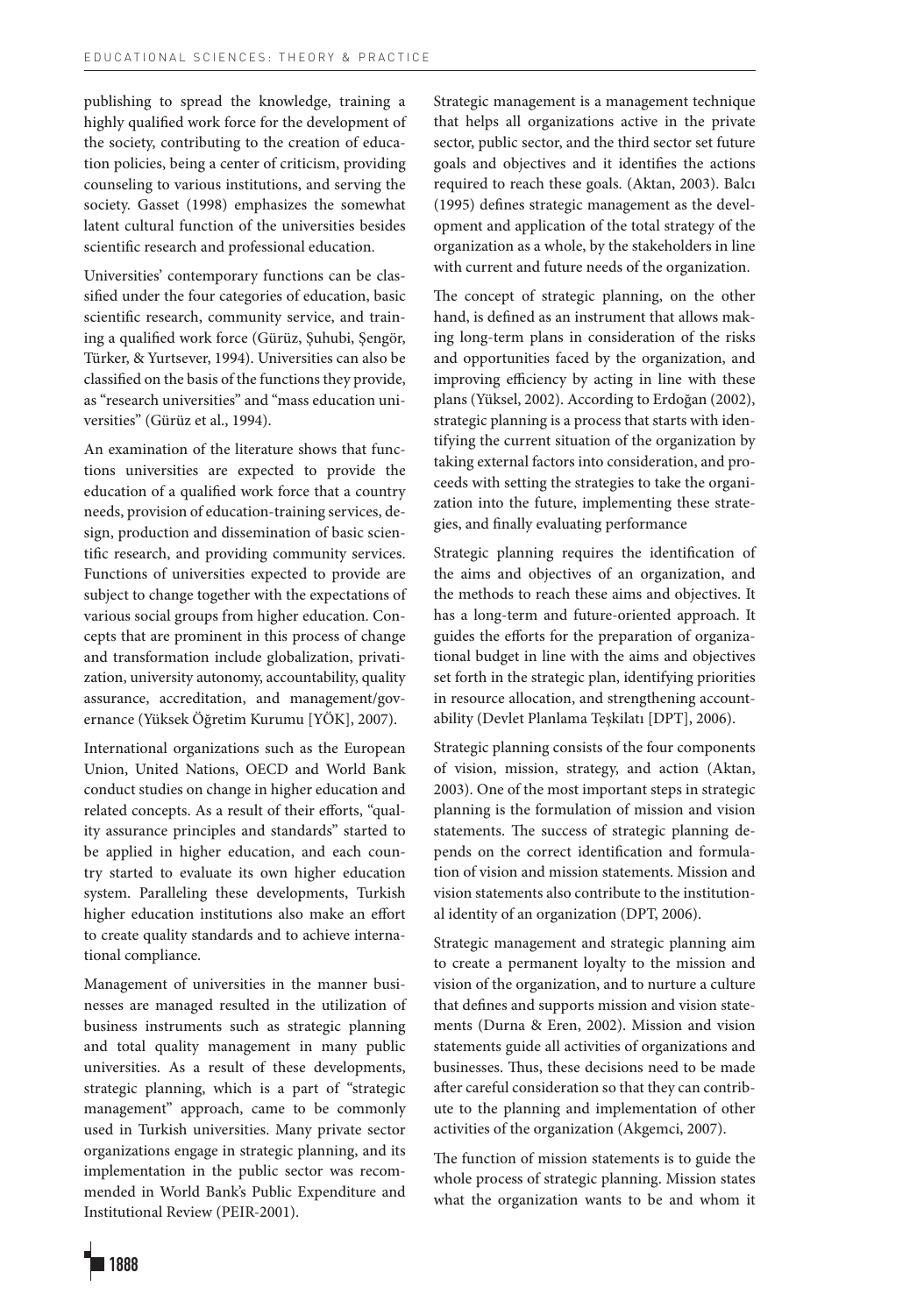serves. Mission statements express the raison d'être of an organization, and aim to bring together various components of the organization around a common cause, to provide a strategic orientation for the organization, and to make sure resources are used within this framework (David, 2001 cited in Erkan, 2008). DPT's (State Planning Organization) (2006) "Guide for Preparing a Strategic Plan" emphasizes that mission statements need to include the reason for being of an organization, whom the organization serves, the field it operates in, the needs it addresses, and the legal duties of the organization (DPT, 2006).

Mission is the reason for being of an organization. When an organization prepares strategies of makes choices between different alternatives, mission statement guides the strategies. A well-prepared mission statement needs to identify the specific purpose of the organization and its field of activity in terms of products and markets, and thus differentiate the organization from others (Ülgen & Mirze, 2004). Mission statement is a set of goals that help the organization reach its aims and that express its strategic objectives (Tutar, 2004). According to Dinçer (2004), mission is a long-term goal, a shared value and belief, is unique to the organization and special, and is about quality not quantity.

Mission statements should be clear, concise, and intense. They should define the purpose of the organization, identify the people and organizations served, state the field of activity of the organization, mention the needs served by the organization, and express the legal duties of the organization (DPT, 2006; Erçetin, 2000).

Vision statements are another important element of strategic planning. Vision is defined as "a look towards the unknown to define the future, which combines current facts, hopes, dreams, threats and opportunities". In business management, vision statement refers to the long-term objectives of the business. Vision shapes and guides future business practices (Zel, 1997). Vision also defines what the organization wants to become in the future and which position it desires to acquire (Efil, 2004), and is the expression of a dream concerning a future desired state.

When businesses have a strong vision, it helps them predict future events, be prepared for changes and innovations, have courage to face the future, predict changes in customer demands, and improve employee efficiency (Yalçın, 2005).

A good vision statement should emphasize a unique characteristic of the organization that differentiates it from others, and take all future activities planned for the internal and external environment of the organization into consideration. The vision must be understood and shared by all stakeholders of the organization. Vision should help the public have an idea of the culture of the organization (Eren, 2005). Vision statement should be formulated to strengthen the culture of the organization and unity and loyalty among members, and to increase employee motivation. In this sense, vision statements should reflect the organizational culture (Doğan, 2007).

Most of the studies in the literature focus on mission and vision statements of businesses. Yurtseven (2003) conducted a survey among senior managers of 50 five-star hotels, and examined their mission statements. He found that 52% of the hotels emphasized product and service promotion and 48% emphasized the philosophy of the organization in the dimension of strategy; 64% emphasized customers and 36% emphasized shareholders-employees-suppliers in the dimension of stakeholders; and 44% emphasized environmental-social responsibility and 56% emphasized high quality and innovation in the dimension of strategic success.

Karabulut (2007) examined the contents of the mission statements of 39 industrial enterprises operating in the field of food, beverages and tobacco, on the basis of their products, the technologies they used, the markets they are active in, the stakeholders emphasized, business philosophy and basic values. The findings of this study showed that mission statements were mostly prepared by the upper management and they were not updated periodically.

Erkan's (2007) study titled "Factors affecting the Success of Strategic Planning in Public Sector Institutions" (*"Kamu Kuruluşlarında Stratejik Planlamanın Başarısını Etkileyen Faktörler"*) found that managers of public sector institutions tend to think and act with short-term considerations, fail to differentiate their organization from others, and overall, have difficulties in strategic planning and developing mission and vision statements.

The literature on educational sciences includes some recent studies on strategic planning. Velcoff and Ferrari (2006) asked 35 senior university managers about the fit between the mission statement and activities of their universities. They found that mission statements and activities of the universities were positively related. Boerema (2006) exam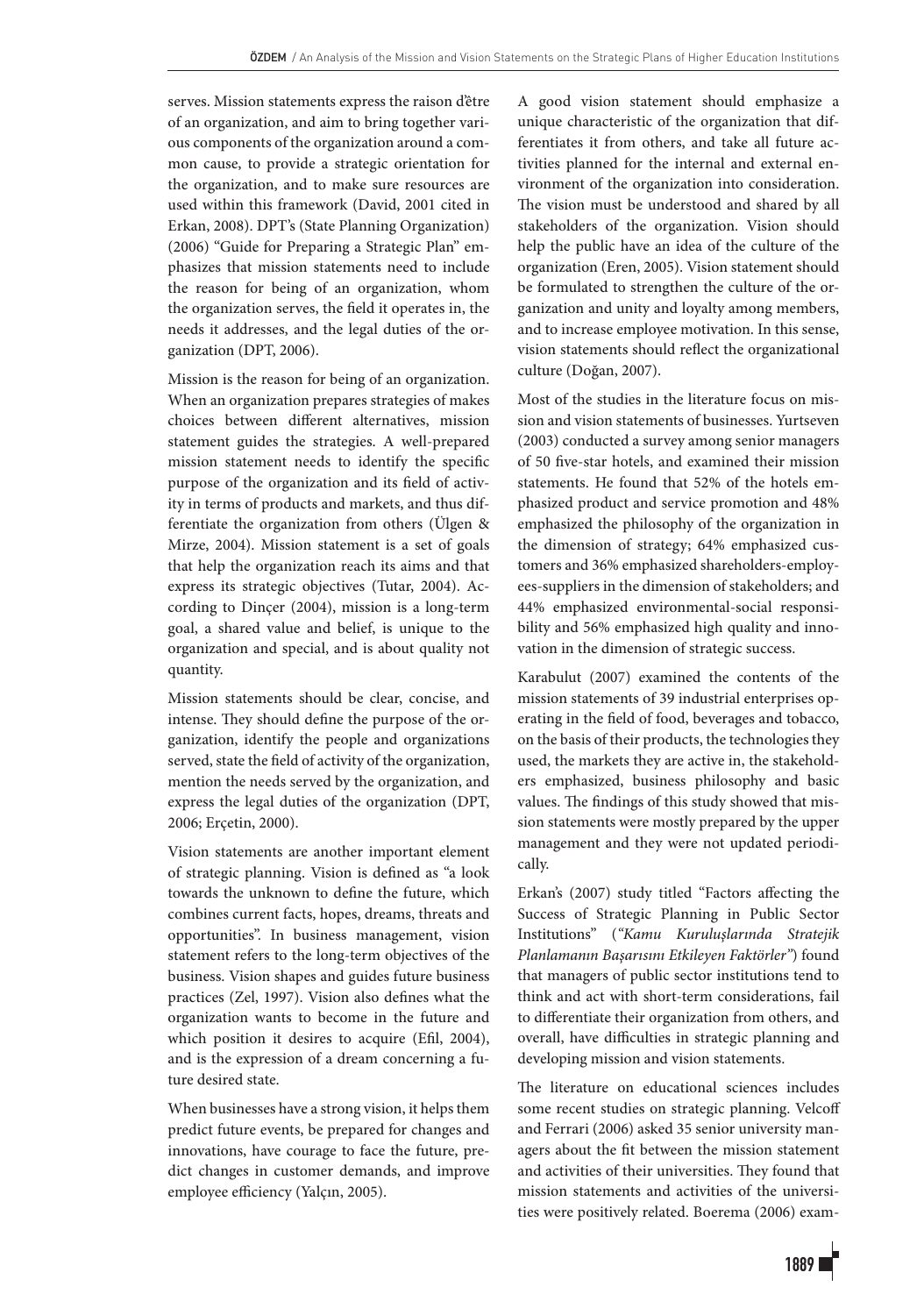ined mission and vision statements of six groups of private schools using content analysis. The mission and vision statements were analyzed using five main content categories created by the author: unique characteristics of the schools, their goals and objectives, services they offer, the environment they are placed in, and parent participation. It was found that, of the five main categories, there were intra-group and inter-group differences between the private schools with regards to the dimension of goals and objectives.

Morphew and Hartley (2006) examined the mission statements of close to 300 public and private colleges and universities. They found that public and private colleges and universities differed in terms of the phrases most frequently used in their mission statements. Davis, Ruhe, Lee and Rajadhyaksha (2007) conducted a study with the participation of 762 university students from 16 different universities. If was found that students of universities which placed a stronger emphasis on ethical values in their mission statements had stronger ethical values compared to students of universities which placed a weaker emphasis on ethical values in their mission statements.

Abelman and Dalessandro (2008) found that 20 of the 30 public colleges, and only 4 of the 30 private colleges examined had vision statements that were in line with the national vision statement. James and Huisman (2009) examined the degree to which mission statements of higher education institutions in Wales complied with regional policies and market expectations. The findings of the study showed that mission statements of the higher education institutions did not comply with regional policies and did not meet market expectations.

Firmin and Gilson (2010) examined the mission statements of 107 colleges and universities. They found that mission statements of universities mostly emphasized the subjects of education, religion (Christianity), society, life and academia, and that mission statements expressed the reason for being of these universities and colleges.

Erdem's (2005) study titled "The Reason for Being of a University (Mission of a University)" ("*Üniversitenin Var Oluş Nedeni (Üniversitenin Misyonu)*") found that internal and external stakeholders who participated in the study emphasized the notions of "education, service, research and leadership" as the duties of Pamukkale University.

Participants in Çalık's (2003) study titled "Strategic Planning in Education and a Qualitative Assessment of Strategic Planning in Schools" ("*Eğitimde Stratejik Planlama ve Okulların Stratejik Planlama Açısından Nitel Değerlendirilmesi*") clearly expressed that mission and vision statements on schools' strategic plans were copied from one another.

In their study titled "The Fit Between Turkey's Strategic Plan for Higher Education (YÖK) and Universities' Individual Strategic Plans" (*"Türkiye'nin Yükseköğretim Stratejik Planı (YÖK) ile Üniversitelerin Stratejik Planlarının Uyumluluğu"*) Toprakçı, İğçi, Tokat and Yücel (2007) found that YÖK's strategic plan and universities' individual strategic plans were compatible overall, and that 27 universities emphasized education in their vision statements.

In their study titled "An Analysis of the Mission and Vision Statements and Values of Elementary and Secondary Schools" ("*İlköğretim ve Ortaöğretim Okullarının Vizyon, Misyon Ve Değerleri İle İlgili Bir Çözümleme*") Altınkurt and Yılmaz (2011) found that public schools emphasized being "a model school and a school of choice" in their vision statements, and "Ataturk's principles and reforms" in their mission statements.

Various studies have been conducted in Turkey on strategic planning, mission and vision statements and strategic management. Most of these studies, however, were on businesses, and studies in educational sciences mostly focused on primary and secondary schools. A review of the literature showed that the number of studies on strategic management and strategic planning in universities was limited. The formulation and the content of vision and mission statements are important for the effectiveness of the strategic plan. Because the effectiveness of universities' strategic plans depends on the content of their mission and vision statements, this study analyzes the mission and vision statements on the strategic plans of universities.

## **Aims**

This study aims to examine the frequency and the format of mission and vision statements on the strategic plans of universities. With this purpose, answers were sought to the following research questions:

- 1. What are the format and the frequency of mission and vision statements on the strategic plans of universities?
- 2. What are the format and the frequency of mis-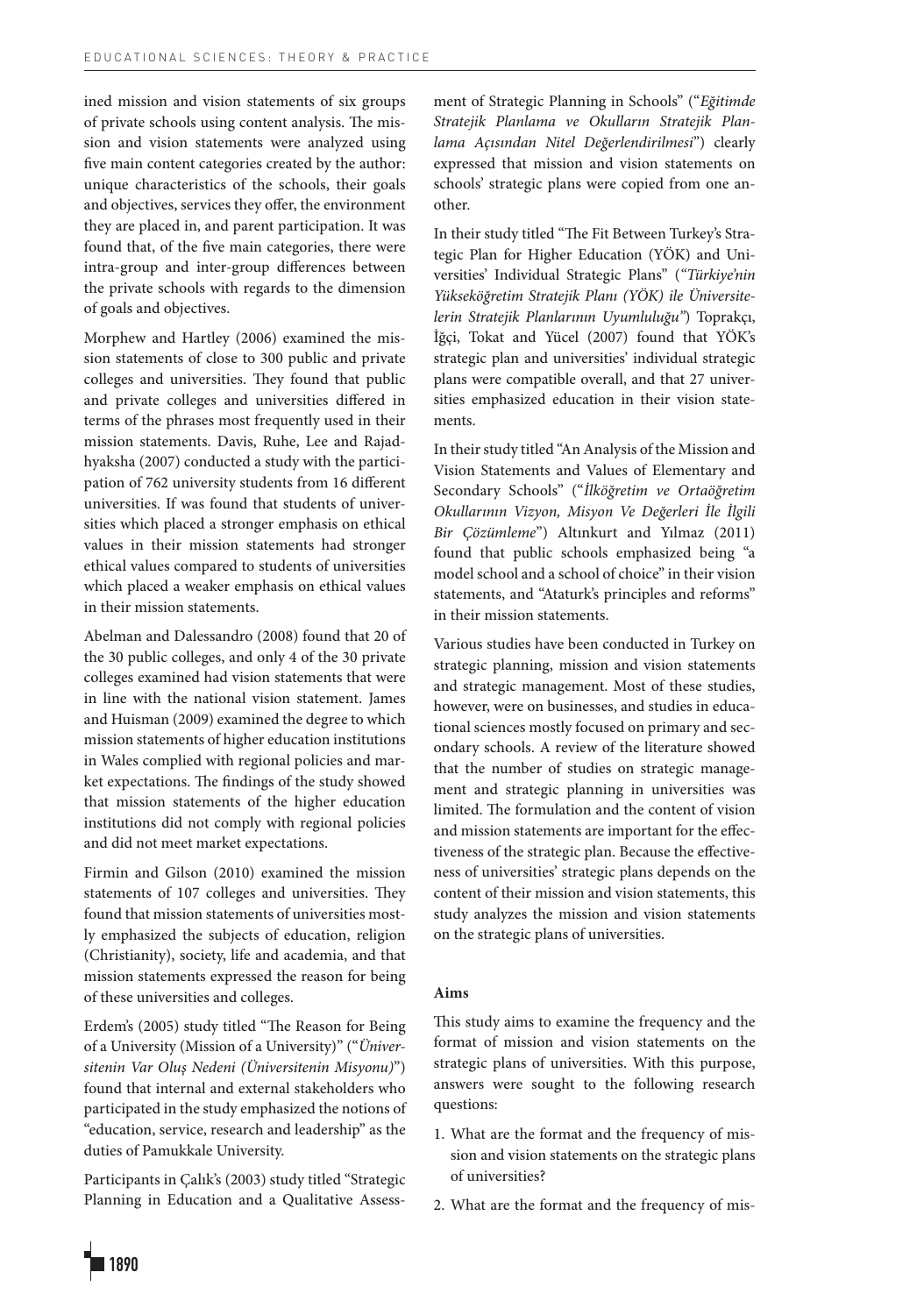sion and vision statements on the strategic plans of Group I universities?

- 3. What are the format and the frequency of mission and vision statements on the strategic plans of Group II universities?
- 4. What are the format and the frequency of mission and vision statements on the strategic plans of Group III universities?

## **Method**

## **Model**

This study uses a survey design.

## **Sample**

The sample of the study consisted of all public universities in Turkey that have prepared strategic plans and shared these plans with the public. A total of 72 public universities were included in the sample following a survey conducted between January-April 2010. Of these, 53 had their strategic plans approved by the State Planning Organization and published on the web site of the State Planning Organization, and 19 published their strategic plans on their own web sites.

Universities were divided into three groups on the basis of their year of foundation. Group I consisted of 19 universities founded between the proclamation of the Republic and the foundation of the Council of Higher Education (YÖK), Group II consisted of 29 universities founded between the foundation of YÖK and 2006, and Group III consisted of the 24 universities founded in the new period since 2006.

## **Data Collection and Analysis**

The data for this study were collected (between January-April 2010) from the mission and vision statements on the strategic plans of a total of 72 public universities, 53 of which had these plans published on the website of the State Planning Organization, and 19 of which published them on their own websites.

Semantic analysis was used to analyze the contents of the statements. Semantic content analysis is the process of creating themes (categories) that identify the main subjects and dimensions in the material under study, and the specific sub-fields under these subjects and dimensions (Tavşancıl & Aslan, 2001). To analyze the mission and vision statements on the strategic plans of the universities, first, the strategic plans of the universities were accessed over the internet and mission and vision statements were extracted. Then, these mission and vision statements were analyzed via content analysis using four main themes that were identified on the basis of the expectations expressed in the literature concerning universities' functions. These four themes based on the literature and revised after expert opinion concerned the function of training and education, the function of research, the function of community service, and the function of educating a qualified work force.

Following the identification of the themes, sentences in the mission and vision statements were identified and grouped under these themes. Numbers of sentences under each sub-theme were counted and frequency and percentage values were calculated. Mission and vision sentences most frequently used in the sub-themes were presented using frequencies and percentages. Thus, most common themes in mission and vision statements were identified.

To identify the themes contained in mission and vision statements and to increase the reliability of the study, another expert assisted the author. Both the author and the expert independently coded mission and vision statements within the framework of the themes previously identified, to increase coding reliability (Başfırıncı, 2008; Tavşancıl & Aslan, 2001). Reliability figure was calculated using the following formula: "Reliability = Agreement/ (Agreement + Disagreement) x 100" (Miles & Huberman, 1994).

#### **Results**

This section on findings will first present the findings on mission statements in strategic plans, followed findings on vision statements. Mission and vision statements were examined on the basis of the sub-themes found in the definitions.

A total of 354 different messages were given in the mission statements on the strategic plans of 72 public universities. Among the sub-themes, the most frequently used was the "Providing Services for the Education of a Qualified Work Force", with a 59.9% share (f=212). The least frequently used sub-theme in the mission statements on the strategic plans of the universities was "Training and Education Services", with a 7.3% share (f=26).

An examination of the distribution of sub-themes found in mission sentences by university groups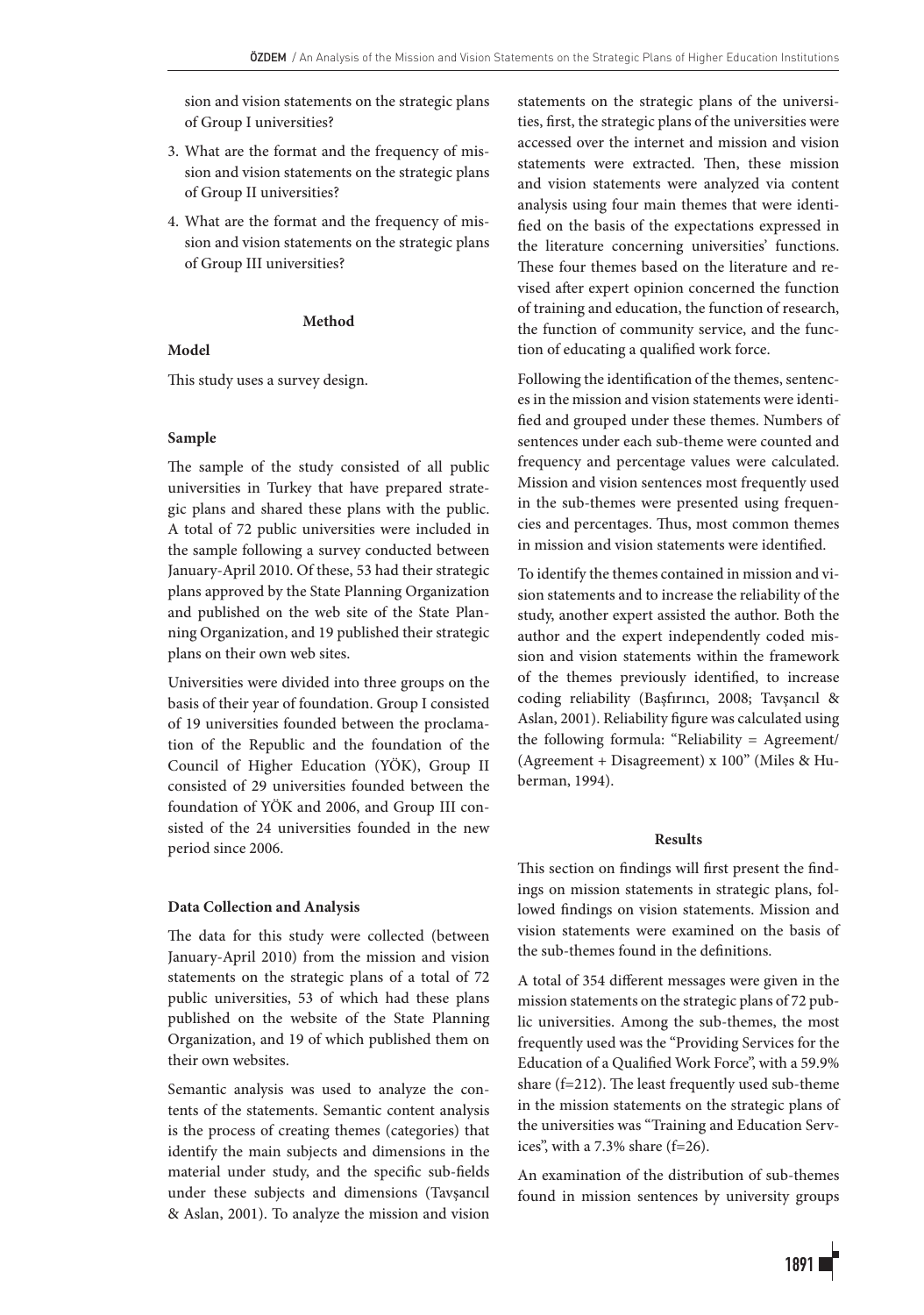showed that the 26 mission sentences grouped under the sub-theme of "Training and Education Services" were most frequently used in the strategic plans of Group III universities (f=11, 42.3%), and least frequently in the strategic plans of Group II universities (f=7, 26.9%). There were a total of 48 mission sentences under the theme "Services Concerning the Research Function", which were used most frequently by Group I universities (f=21, 43.7%), and least frequently by Group III universities (f=11, 23.0%). A total of 68 mission sentences were grouped under the theme "Community Service Function", which were used most frequently by Group III universities (f=31, 45.6%), and least frequently by Group I universities (f=18, 26.5%).

Of the vision sentences on the strategic plans of universities, 67 were grouped under the theme "Research" (33.4%), 33 were grouped under the theme "Community Service" (17.7%) and 24 were grouped under the theme "Educating a Qualified Work Force" (12.9%). Overall, sentences concerning the functions of "research" and "training and education" were the most frequently emphasized in the vision statements of the universities.

An analysis of the distribution of vision sentences by universities showed that Group I and Group II universities emphasized the function of research the most, and Group III universities emphasized the function of training and education the most. The least frequently emphasized functions were services concerning the education of a qualified work force in Group I and Group II universities, and training and education and community service in Group III universities.

## **Discussion, Conclusion and Suggestions**

This study aimed to analyze the mission and vision statements on the strategic plans of universities. Findings of the study showed that the theme of "Providing Services for the Education of a Qualified Work Force" was the most frequently used in mission statements, and the theme of "Services Concerning the Research Function" was the most frequently used in vision statements.

More than half of all universities examined included the theme "Providing Services for the Education for a Qualified Work Force" in their mission statements. Mission statements express the reason for being of an organization, and its sense of duty centered on the aims and objects identified (Dinçer, 2004). This finding indicates that universities give priority to their function of educating a qualified work force required for the development of the country.

Vision statements express the aims and objectives the organization wants to reach in the long term, and reflect the future mental image of the organization (Dinçer, 2004; Tutar, 2004). The most frequently used sub-theme in the vision statements of the universities was "Services Concerning the Research Function". This finding shows that universities might have a stronger emphasis on the function of research in the future. Füruzan's (2009) study titled "Strategic Planning and Balanced Scorecard Practices in Higher Education Institutions: A Model for Turkey" presents examples from the strategic plans of universities in various countries, which shows that most vision statements express a desire to become a research university in the future. The findings of the present study support the findings of Füruzan's (2009) study. Participants in Erdem and Tanrıöğren's (2002) study titled "An Important Key in the Success of Universities: University Vision (The Case of Pamukkale Univeristy)", who were stakeholders of the university, stated that they would like the vision of Pamukkale University to include the aim of "becoming a regional university distinguished by its focus on a culture of research and science".

The success of the strategic plan depends on the correct formulation of mission and vision statements, and wide participation in their formulation. Mission and vision statements also contribute to the creation of the institutional identity of an organization. Mission statement introduces the organization to the public and distinguishes it from other organizations by emphasizing its unique characteristics. The examination of the mission and vision statements on the strategic plans of public universities in Turkey showed that universities with different histories and sizes (in terms of human and material resources) used similar mission and vision statements. Universities should identify their unique characteristics and emphasize these in their mission and vision statements. It is worthy of note that universities founded in different regions and under different conditions all have similar mission and vision statements.

The following suggestions can be made on the basis of the findings of this study:

• Mission and vision statements on the strategic plans of the universities should be revised on the basis of basic criteria such as originality, providing motivation, credibility, and being easy to remember.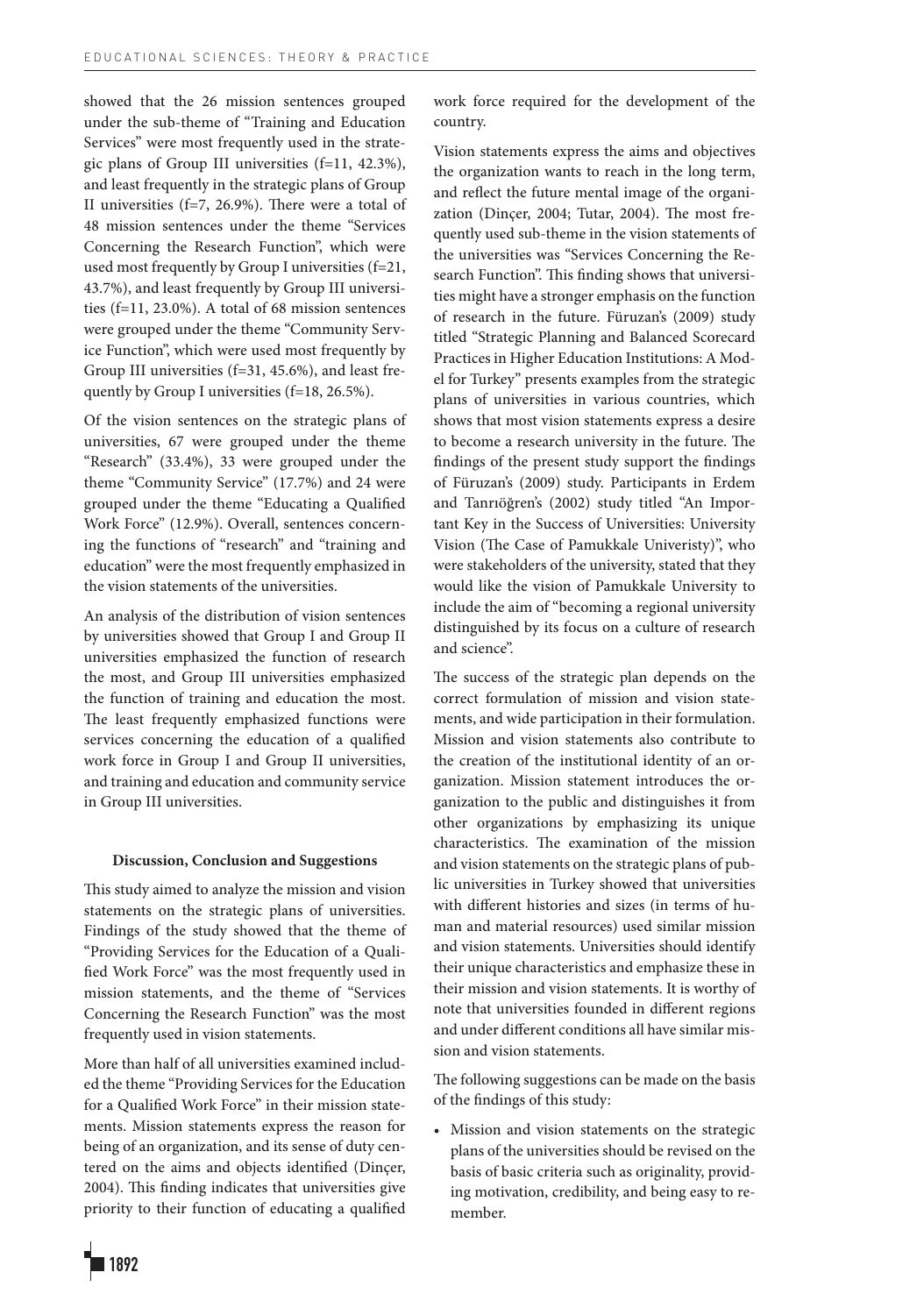- Mission and vision statements should not be treated as cool sentences to adorn the web sites and brochures of the universities, they should be put into action.
- Regular studies on the level of implementation of mission and vision statements and their contribution to organizational performance should be designed and conducted.
- In the formulation of mission and vision statements of the universities, variables such as the reason for being of the university, the environment within which it is located, its human resources, aims and objectives, target audience, field of service, and the needs the university aims to address should be taken into consideration.
- Universities with different sizes and structures should avoid using similar mission and vision statements.
- Vision statements of some of the universities consist of sentences aiming to improve the current situation. These vision statements should be revised to predict future changes.
- This study was limited to an analysis of the mission and vision statements on the strategic plans of public universities only. Future studies should aim to cover foundation universities as well.

## **References/Kaynakça**

Abelman, R., & Dalessandro, A. (2008). The institutional vision of community colleges. *Community College Rewiev*, *35* (4), 306-335.

Akgemci, T. (2007). *Stratejik yönetim.* Ankara: Gazi Kitapevi.

Aktan, C. (2003). *Değişim çağında yönetim*. İstanbul: Sistem Yayıncılık.

Altınkurt, Y. ve Yılmaz, K. (2011). İlköğretim ve ortaöğretim okullarının vizyon, misyon ve değerleri ile ilgili bir çözümleme. *Akademik Bakış Dergisi*, *23*. http://www.akademikbakis.org adresinden 10.06.2011 tarihinde edinilmiştir. Balcı, A. (1995). *Örgütsel gelişme.* Ankara: Pegem Yayınları.

Başfırıncı, Ş. Ç. (2008). Bir pazarlama iletişim medyası olarak web ortamında içerik analizi yapmanın güçlükleri ve olası çözüm önerileri. *İstanbul Üniversitesi İşletme Fakültesi İşletme İktisadı Enstitü Dergisi, 19* (61), 52–71.

Boerema, A. J. (2006). An analysis of private school mission statements. *Peabody Journal of Education, 81* (1), 180–202.

Çalık, T. (2003). Eğitimde stratejik planlama ve okulların stratejik planlama açısından nitel değerlendirilmesi. *Kastamonu Eğitim Dergisi, 11* (2), 251-268.

Davis, J., Ruhe, J., Lee, M., & Rajadhyaksha, U. (2007). Mission possible: Do school mission statements work? *Journal of Business Ethics, 70*, 99–110.

Devlet Planlama Teşkilatı (DPT). (2006). *Kamu idareleri için stratejik planlama kılavuzu.* Ankara: Yazar.

Dinçer Ö. (2004). *Stratejik yönetim ve işletme politikası.* İstanbul: Beta Yayınları.

Doğan, B. (2007). Stratejik yönetim alanında vizyon kavramının içeriği üzerine bir çalışma. *Marmara Üniversitesi Sosyal Bilimler Enstitüsü Dergisi, 7* (27), 37–47.

Durna, U. ve Eren, V. (2002). Kamu sektöründe stratejik yönetim. *Amme İdaresi Dergisi*, *35* (1), 55-75.

Erçetin, Ş. Ş. (2000). *Lider sarmalında vizyon.* Ankara: Nobel Yayınları.

Erdem, A. R. (2005). Üniversitenin var oluş nedeni (üniversitenin misyonu). *Eğitim Araştırmaları,* 17, 104–116.

Erdem, A. R. ve Tanrıöğen, A. (2002). Üniversitenin başarısında önemli bir anahtar: Üniversite vizyonu (Pamukkale Üniversitesi Örneği). *Eğitim Araştırmaları*, *9*, 194–203.

Erdoğan, İ. (2002). *Eğitimde değişim yönetimi.* Ankara: Pegem Yayınları.

Eren, E. (2005). *Stratejik yönetim ve işletme politikaları*. İstanbul: Beta Yayınları.

Efil, İ. (2004). *İşletme yönetimi*. İstanbul: Aktüel Yayınları.

Erkan, V. (2007). *Kamu kuruluşlarında stratejik planlamanın başarısını etkileyen faktörler.* Yayımlanmamış doktora tezi, Hacettepe Üniversitesi, Sosyal Bilimler Enstitüsü, Ankara.

Erkan, V. (2008). *Kamu kuruluşlarında stratejik planlama. Türkiye uygulaması ve kuruluşlarda başarıyı etkileyen faktörler.*  Ankara: DPT Yayınları.

Firmin, M., & Gilson, K. M. (2010). Mission statement analysis of CCCU member institutions. *Christian Higher Education, 9*, 60-70.

Fürüzan, V. G. (2009). *Yükseköğretim kurumlarında stratejik planlama ve balanced scorecard uygulamaları: Türkiye için bir model önerisi.* Yayımlanmamış doktora tezi, Marmara Üniversitesi, Eğitim Bilimleri Enstitüsü, İstanbul.

Gasset, O. Y. (1998). *Üniversitenin misyonu* (çev. N. G. Işık). İstanbul: Yapı Kredi Yayınları.

Gürüz, K., Şuhubi, E. A. M., Şengör, C., Türker, K. ve Yurtsever, E. (1994). *Türkiye'de ve dünyada yükseköğretim, bilim ve teknoloji.* İstanbul: Türk Sanayicileri ve İşadamları Derneği (TÜ-SİAD).

James, H., & Huisman, J. (20009). Missions statements in Wales: The impact of markets and policy on congruence between institutions. *Journal of Higher Education Policy and Management*, *31* (1), 23-35.

Karabulut, T. E. (2007). Büyük işletmelerin misyon ve vizyon ifadelerinin içerikleri bakımından incelenmesi. *15. Ulusal Yönetim ve Organizasyon Kongresi* içinde (486-492). Sakarya: Sakarya Üniversitesi İktisadi İdari Bilimler Fakültesi.

Karakütük, K. (2006). Yükseköğretimin finansmanı. *Milli Eğitim Dergisi, 171*, 219-242.

Kavak, Y. (1990). *Kalkınmada öncelikli yörelerdeki yüksek öğretim kurumlarının çevreye dönük faaliyetleri.* Ankara: TOBB Yayınları.